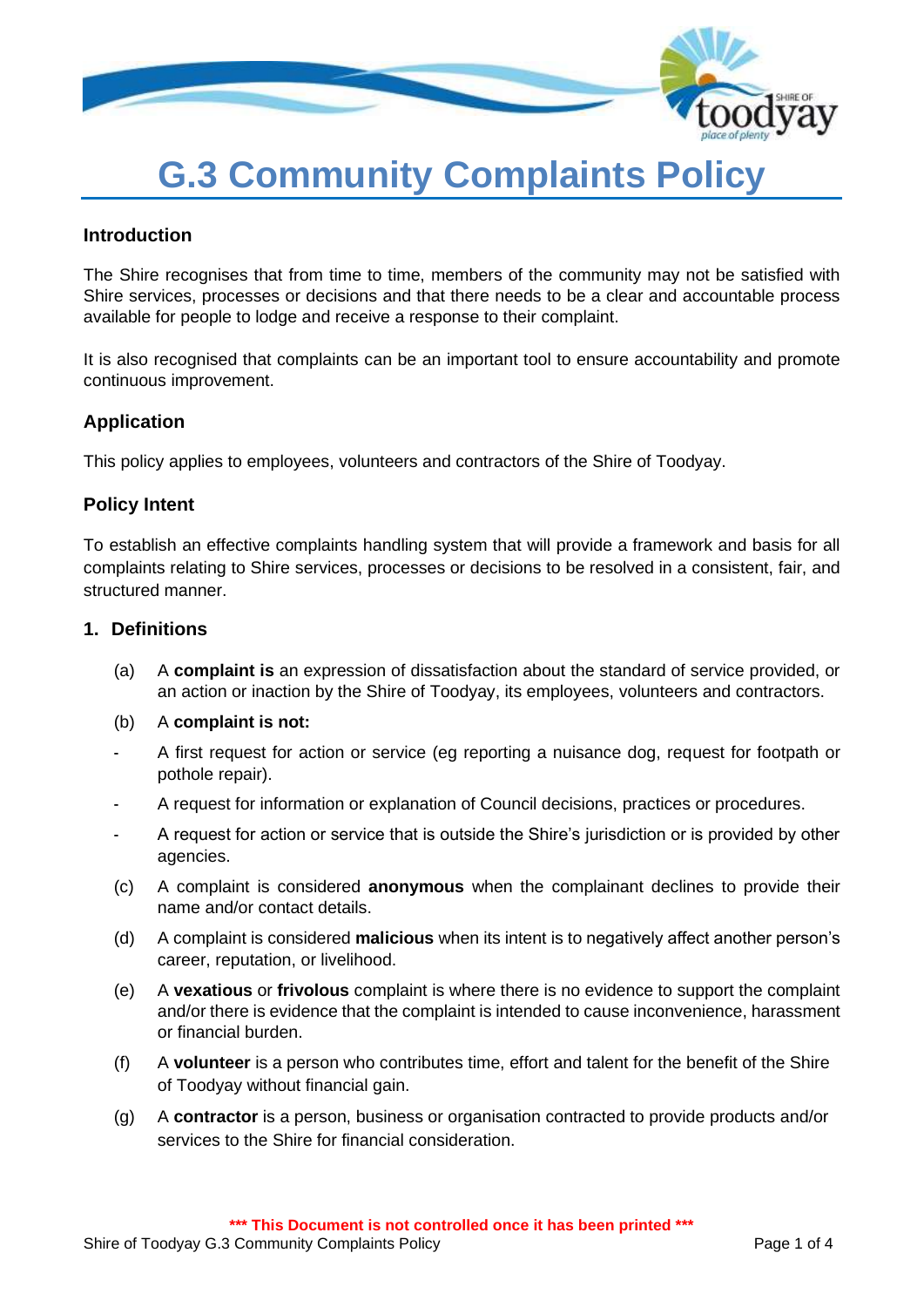# **2. Principles for handling complaints**

- (a) **Customer focus –** complaints are managed in accordance with the Shire of Toodyay Customer Service Charter.
- (b) **Accessible –** the process for making complaint and investigating it is easy for complainants to understand.
- (c) **Responsive –** complaints are acknowledged, addressed according to urgency and the complainant is kept informed.
- (d) **Objective and Fair –** complaints are dealt with in an equitable, objective and unbiased manner. Unreasonable complainants do not become a burden
- (e) **Confidentiality –** personal information related to complaints remains confidential.
- (f) **Continuous Improvement –** complaints are used as a source of improvement.

## **3. Lodgement of complaints**

- (a) Complaints can be made:
	- In writing, via fax, or email. Emails should be sent to [records@toodyay.wa.gov.au.](mailto:records@toodyay.wa.gov.au)
	- In person, by completing a Customer Service Charter Feedback Form available on the Shire's website [https://www.toodyay.wa.gov.au/resident-services/forms-applications](https://www.toodyay.wa.gov.au/resident-services/forms-applications-and-fact-sheets.aspx)[and-fact-sheets.aspx](https://www.toodyay.wa.gov.au/resident-services/forms-applications-and-fact-sheets.aspx) (Select "Other")
	- By telephone. Complainants should be encouraged to lodge their complaint in writing. If they insist on lodging the complaint verbally, the complainant must provide their name and contact details along with details of the complaint which are to be recorded by a Shire officer.
- (b) All complaints will be registered by the officer receiving the complaint at the first point of contact.
- (c) Where complaints are made directly to Councillors, the complainant should be encouraged to contact the Shire office. However, Councillors may lodge a complaint on behalf of the complainant.
- (d) Frontline staff are responsible for receiving, registering and resolving minor complaints in an efficient and effective manner. The majority of complaints can be resolved immediately by acknowledging the customer's dissatisfaction, apologising where appropriate, and taking corrective action.

## **4. Complaints that will not be considered**

- (a) The complaint is anonymous unless the matter could be in breach of statutory provisions or the Shire of Toodyay's Code of Conduct.
- (b) The complaint contains offensive language or is discriminatory in nature.
- (c) The complaint is malicious, vexatious or frivolous.
- (d) Notwithstanding parts (a) to (c) of this clause, all complaints received will be acknowledged.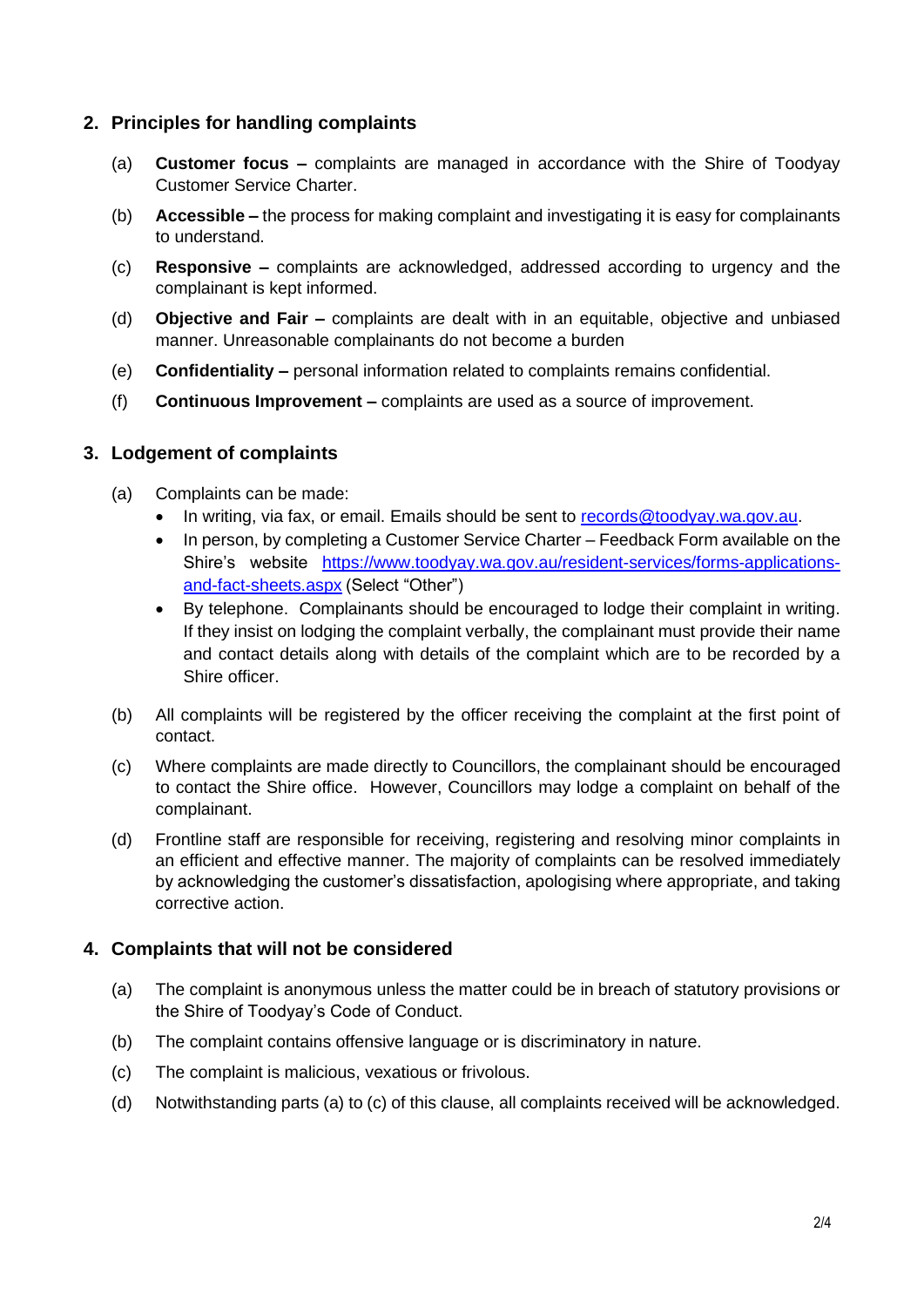## **5. Investigation and referral**

- (a) Where the complaint cannot be resolved at the initial contact, the complaint will be referred to the appropriate officer for investigation.
- (b) The complaint will be referred to the relevant Manager when:
	- The complaint is outside the authority or expertise of the receiving officer;
	- The officer is unable to reach a resolution:
	- The customer remains dissatisfied;
	- The nature of the complaint warrants authority at a higher level.
- (c) The complaint will be escalated to the Shire of Toodyay Complaints Officer where the Manager is unable to reach a resolution.
- (d) The complaint may be referred to an external agency when determined by the Shire's Complaints Officer.

## **6. Unresolved complaints**

- (a) The Shire of Toodyay recognises that not all complaints may be resolved within the above process and that complainants may not receive the outcome they seek.
- (b) If a customer is dissatisfied with the complaint resolution provided, other avenues for resolution include:
	- Making a request to have the matter considered at a more senior level.
	- The Ombudsman of Western Australia is an independent officer of Parliament who investigates complaints about state government departments, most statutory authorities and local governments. The Ombudsman can be contacted at: Level 2, Albert Facey House 469 Wellington Street Perth WA 6000 Ph: (08) 9220 7555
	- Other legal advice or remedy.
- (c) Complainants are encouraged to allow the Shire of Toodyay to investigate complaints prior to referral to an external agency.